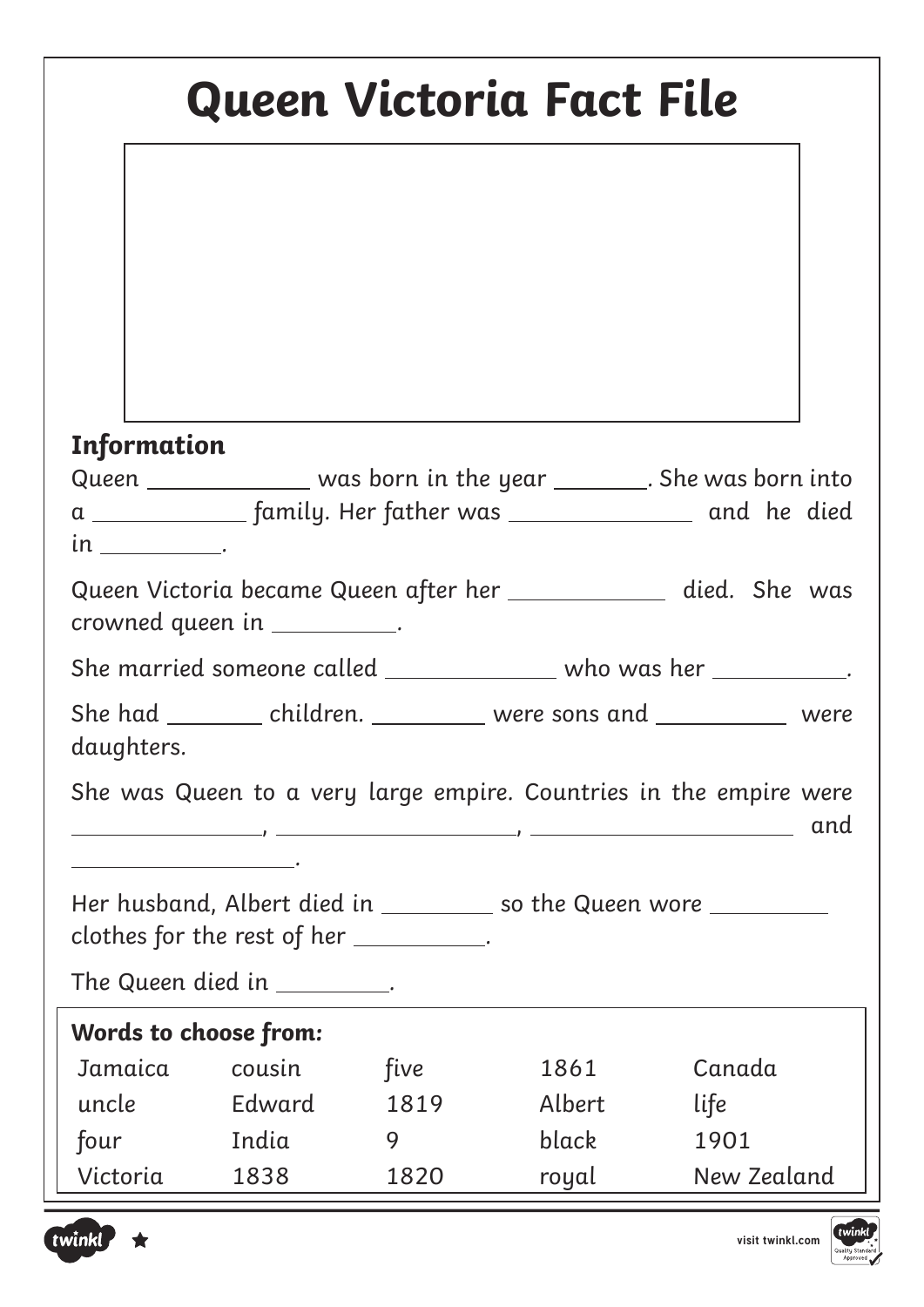| Queen Victoria Fact File                                                                                                                                                                                                                                                                                                |
|-------------------------------------------------------------------------------------------------------------------------------------------------------------------------------------------------------------------------------------------------------------------------------------------------------------------------|
|                                                                                                                                                                                                                                                                                                                         |
| <b>Information</b><br>Queen ______________ was born in the year ________. She was born into<br>a ______________ family. Her father was __________________ and he died<br>$\mathfrak{m}$                                                                                                                                 |
| Queen Victoria became Queen after her _____________ died. She was<br>crowned queen in ___________.                                                                                                                                                                                                                      |
| She married someone called ________________ who was her ___________.                                                                                                                                                                                                                                                    |
| She had __________ children. ___________ were sons and ____________ were<br>daughters.                                                                                                                                                                                                                                  |
| She was Queen to a very large empire. Countries in the empire were<br>and<br>$\overline{\phantom{a}}$ , and the contract of the contract of the contract of the contract of the contract of the contract of the contract of the contract of the contract of the contract of the contract of the contract of the contrac |
| Her husband, Albert died in ___________ so the Queen wore __________<br>clothes for the rest of her $\_\_\_\_\_\_\_\_\_\_\_\_\_\_\,.$                                                                                                                                                                                   |
| The Queen died in $\_\_\_\_\_\_\_\_\$ .                                                                                                                                                                                                                                                                                 |